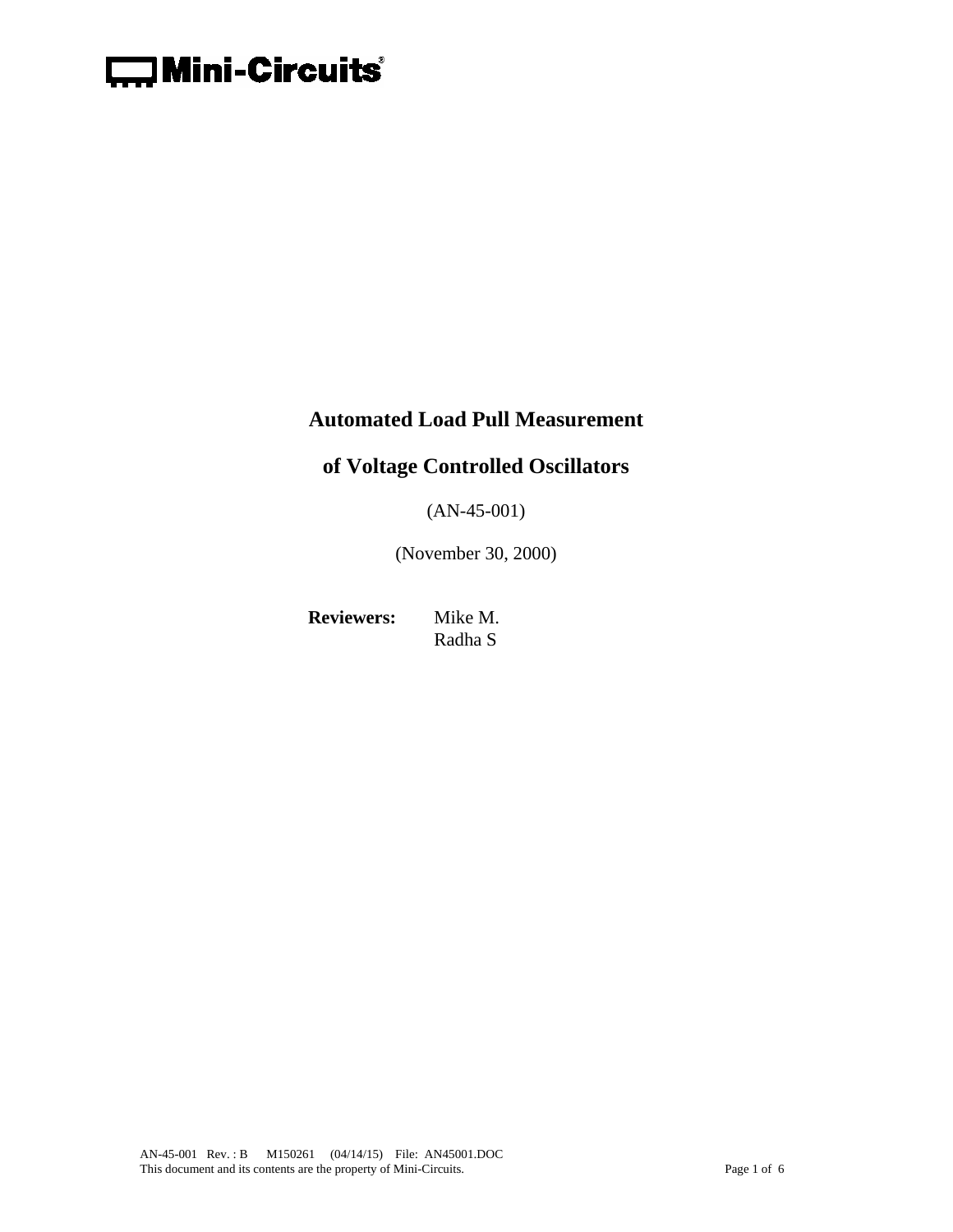## **Automated Load Pull Measurement of Voltage Controlled Oscillators**

## **Introduction:**

Voltage Controlled Oscillators (VCOs) are normally designed for operation into ideal 50 ohms impedance. Actual loads into which they work are seldom ideal. It is a standard industry practice to measure the variation of the frequency when the VCO output is seeing a load with 12-dB return loss (for all possible phase angles). This is normally done as a manual measurement and is very time consuming. A skilled technician may take minutes to hours. Mini-Circuits has developed an Electronic Line Stretcher, which can be used to automate these measurements.

# **Traditional method:**



## **Fig. 1 Block diagram of manual load pulling measurement set-up**

Fig. 1 shows the block diagram of the manual measurement setup. RF output of the VCO is connected through a 6 dB pad and a Directional Coupler to a loss-less line stretcher. The signal for frequency monitoring comes from the Directional Coupler to the Frequency Counter or Spectrum Analyzer. The line stretcher should be capable of providing  $360^0$  phase shift over the entire frequency of operation of the VCO. During measurement, VCO is biased with Vcc power supply. The tuning voltage, Vt is fixed at a particular voltage. Then the line stretcher is manually tuned to cover the  $360^{\circ}$  phase shift. The maximum and minimum frequencies are measured and recorded. The difference gives the frequency shift due to load pull. This measurement is repeated for various tuning voltages applied to the VCO. If more devices need to be tested, this entire procedure is repeated for each device.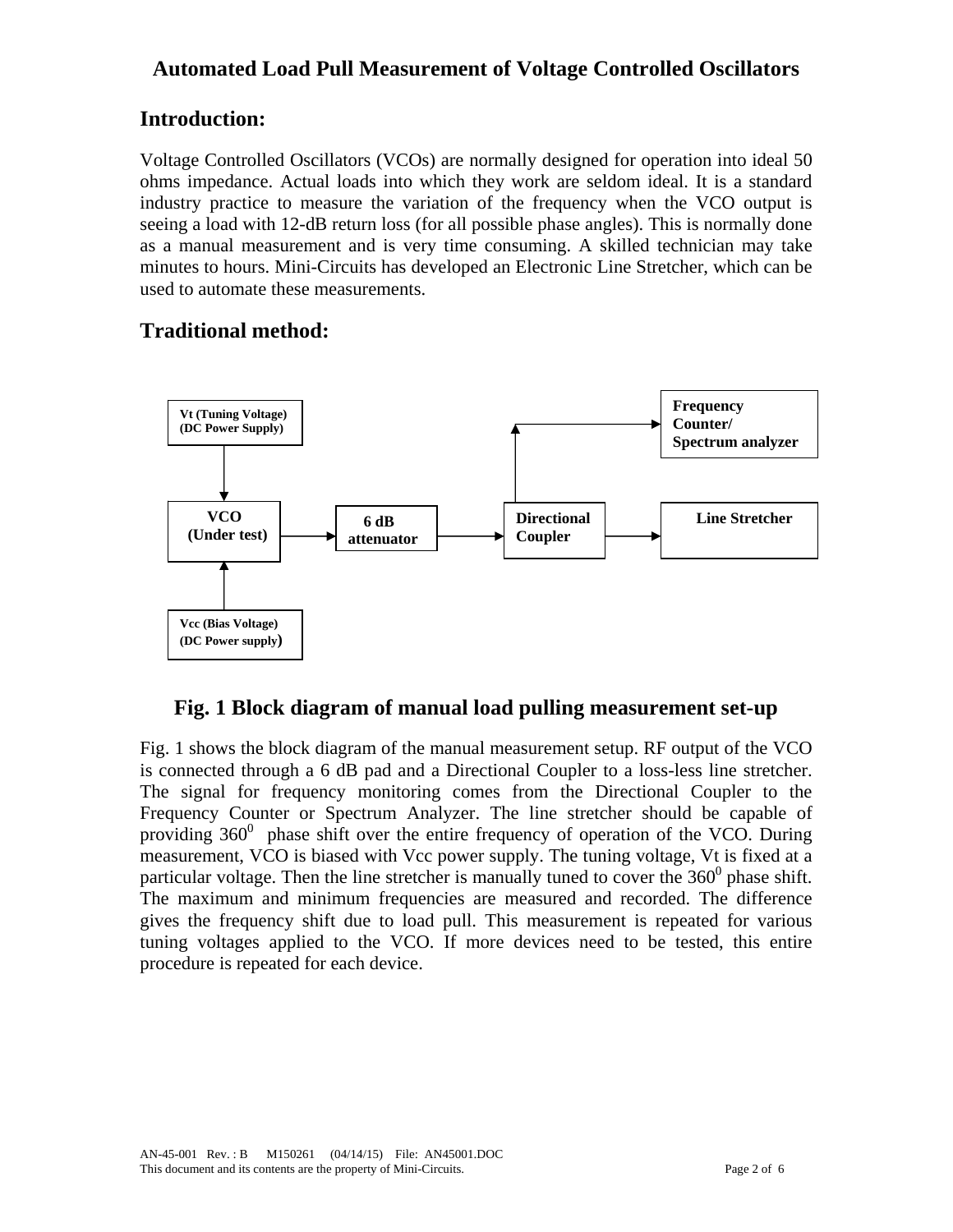### **Drawbacks of traditional method:**

It is feasible to get a mechanical line stretcher, which can provide  $360^{\circ}$  phase shift, at frequencies above 1000 MHz. At low frequencies, it is very difficult to get a continuously variable mechanical line stretcher. In order to overcome this, "short" or "open" technique and fixed lengths of transmission lines are added to a high frequency line stretcher. For example, let the mechanical line stretcher cover a  $360^{\circ}$  phase shift at 1000 MHz. If the oscillator carrier frequency is 500 MHz, the same line stretcher covers only  $180^\circ$ . To do the load pull measurement, first the frequency extreme search is done for  $180^{\circ}$  continuous phase shift range when the line stretcher has an "open" on its end. Then, the "open" is replaced with a "short", which provides extra  $180^{\circ}$  phase jump, and the other frequency extreme search is repeated. The minimum and maximum oscillator frequencies obtained from both the measurements is noted and used to compute the load pull.

At 250 MHz, the measurements need to be done in four steps. At each step, an "openshort" technique and additional quarter wavelength line, which provide extra  $90^{\circ}$  phase jump, have to be applied. In addition the test engineer needs to consider the added insertion loss of the line stretcher itself, actual losses of directional coupler and additional transmission line losses and reduce the fixed attenuator value. As is evident from this example, the procedure is very cumbersome.

Conventional electronic phase shifters can be used, but are generally narrow band and their insertion loss varies with phase shift. One needs to be careful about saturation effects in the phase shifter, and operate much below saturation. In order to improve this situation, Mini-Circuits has introduced wideband, full phase range Electronic Line Stretches to greatly improve upon the electronic method.

### **Electronic Line Stretcher:**

Mini-Circuits has introduced a series of Electronic Line Stretchers to cover the frequency range of 110 to 1300 MHz. These Electronic Line Stretchers are three-port devices. They provide a nominal return loss of 10 to 12 dBr. The phase variation exceeds  $360^{\circ}$  within specified operating frequency range and can be electronically controlled. A sample of the oscillator RF signal, used for frequency measurements, is available at the Monitor Port.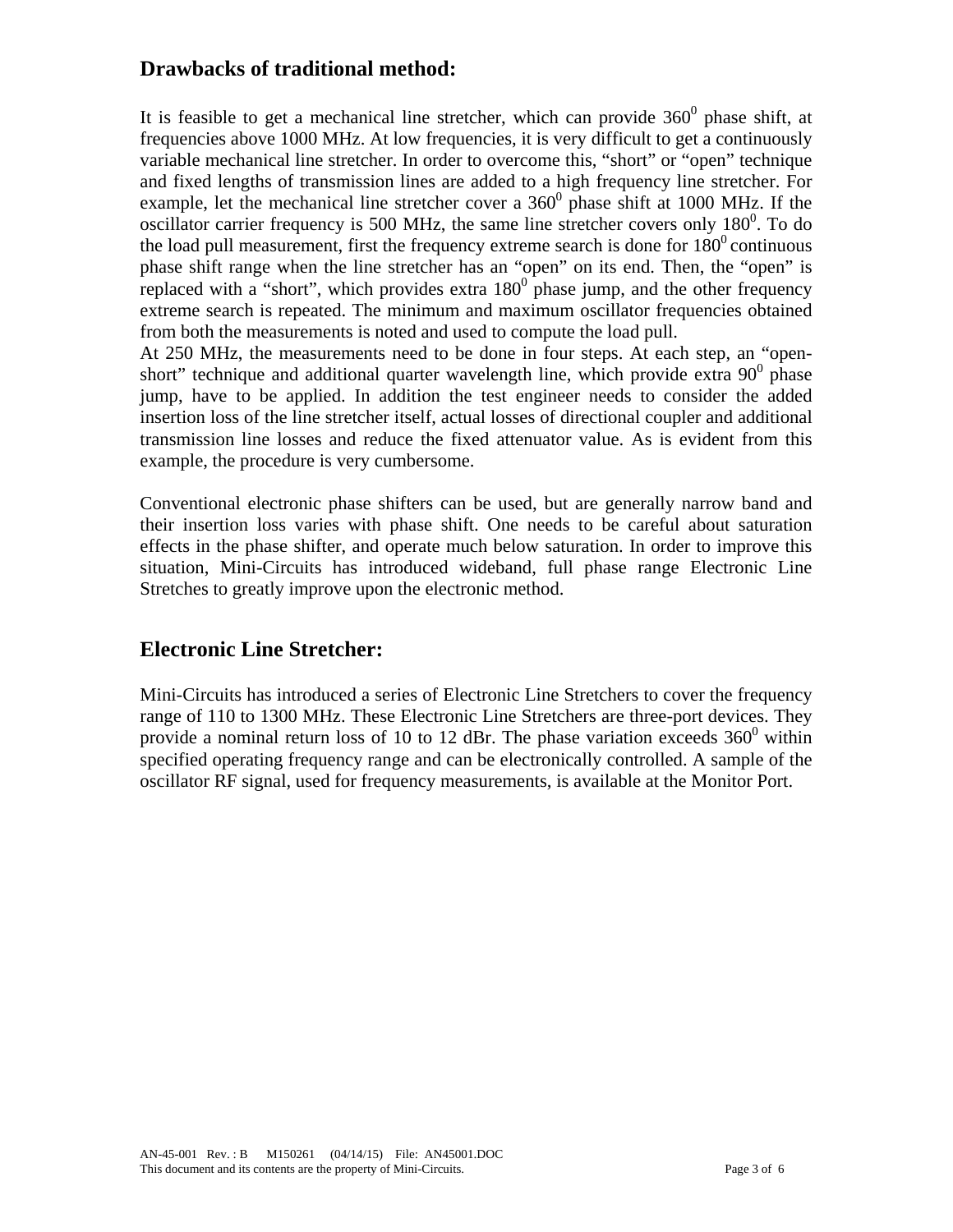

#### **Fig. 2 Block diagram of Automated load pull measurement set-up.**

These Electronic Line Stretchers are used in automated setups as shown in Fig. 2. The output of the VCO is connected to the "RF IN" port of the Electronic Line Stretcher. The RF signal from the Monitor Port of the Electronic Line Stretcher is connected to the RF input of the Agilent<sup>TM</sup> VCO/PLL analyzer. DC control voltage from the VCO/PLL analyzer is connected to the Control Port of the Electronic Line Stretcher. As the DC control voltage is swept from 0.5 to 25V, the phase angle of the load presented to the VCO is changing by more than  $360^{\circ}$ . The VCO/PLL analyzer is set to display frequency vs. DC control voltage (which represents a phase variation of the load). The peak to peak difference in the displayed frequency gives the load pull. Fig. 3 shows an example. The x-axis is Electronic Phase Shift, which is a function of sweep voltage applied to the Electronic Line Stretcher.



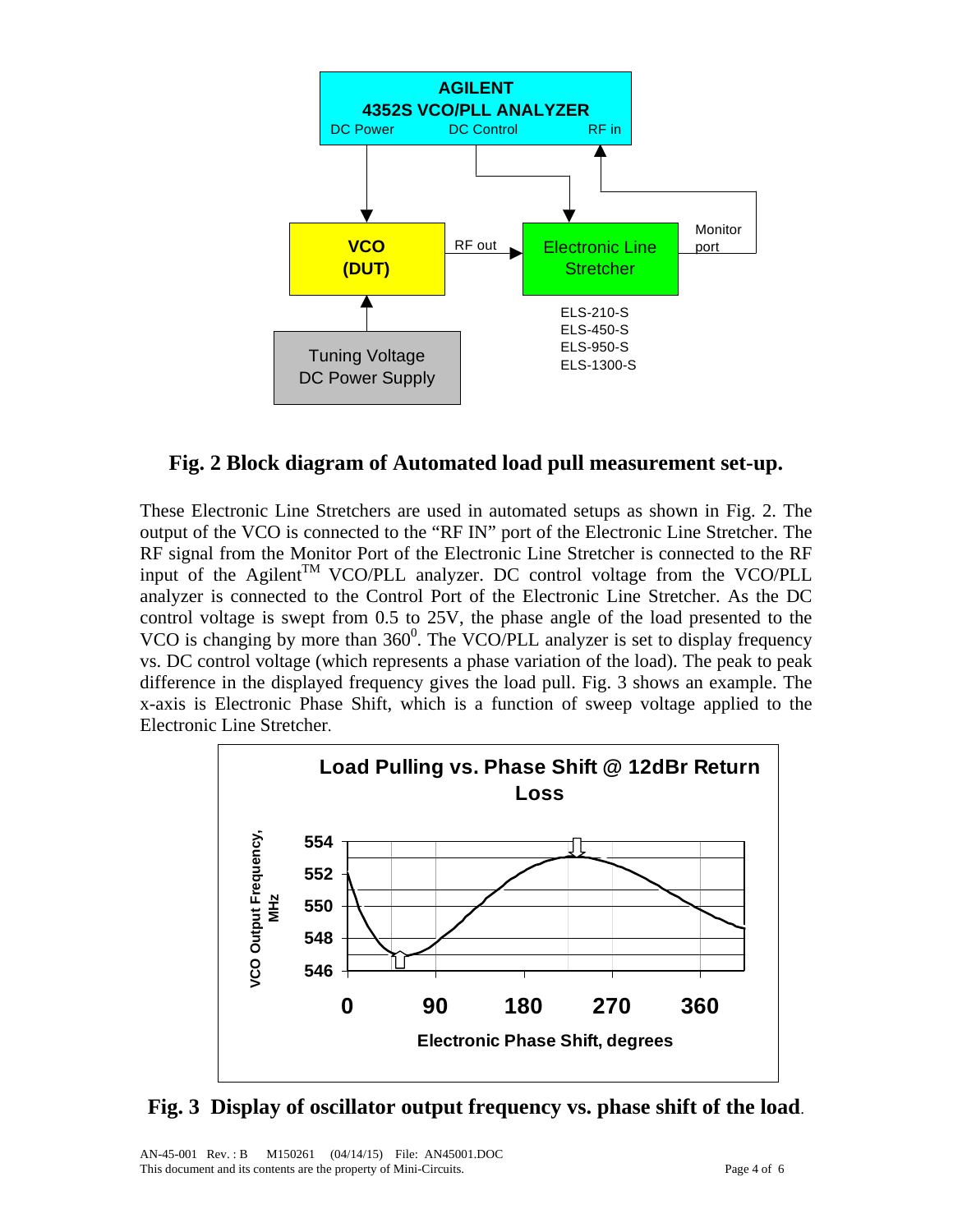## **Performance of Reflection Line stretcher:**

Fig. 4 is a photograph of the Electronic Line Stretcher. It is housed in a connectorized case and has female SMA connectors on all ports. The housing size is 1.25"x1.25"x0.75". The return loss is designed to be 10 to 12dB. The reason is that most VCOs are specified to operate at 12 dB return loss. By maintaining the return loss in the range of 10 to 12 dB, the measured load pull will be conservative. The phase angle of the reflected signal is at least  $360^{\circ}$  over the specified frequency range. Electrical performance and specifications for the line stretches can be found on our Web Site **http://www.minicircuits.com**.

## **Conclusion**

A set of four Electronic Line Stretchers has been introduced. Aim of these devices is to automate load pull measurements of oscillators.



**Fig. 4**